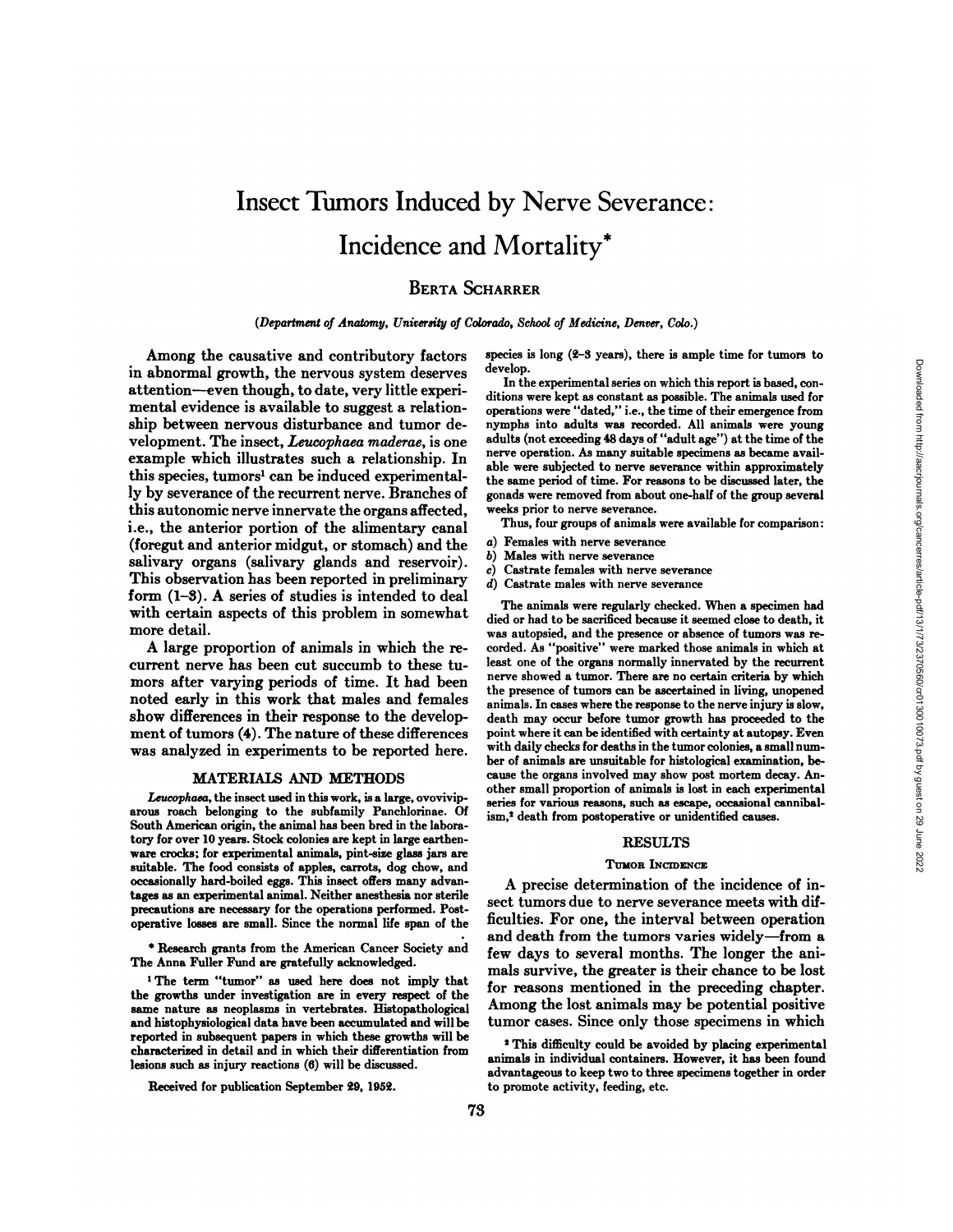tumors could actually be identified are listed as positive in our experiments, the figures on tumor incidence obtained represent conservative values.

Of the 150 specimens in which the recurrent nerve had been cut,95 were classified as positive, <sup>39</sup> negative, and <sup>16</sup> inconclusive—i.e., they were difficult to diagnose on account of post mortem changes, etc. The tumor incidence in this group was therefore 71 per cent (63 per cent for the males, 76 per cent for the females). Among the 189 gonadectomized specimens with nerve severance, 117 were positive, 39 negative, and 30 inconclu sive. The tumor incidence for this group as a whole was 75 per cent (83 per cent for the males, 67 per cent for the females).

These values are in line with those of earlier ex perimental series in which the estimated incidence ranged from about 70 to 80 per cent. It can thus be stated that in the insect, Leucophaea, the incidence of tumors developing due to nerve severance, is high, i.e., roughly 75 per cent. Castration preced ing nerve operation does not seem to influence the tumor incidence appreciably. Although it would appear that more castrate males develop tumors than castrate females and noncastrate males, these differences should not be considered significant unless they can be further substantiated. In part, they can be explained on the basis of differences in mortality rates, which will be discussed in the fol lowing section.

several locations below the level of nerve transection. Post mortem examination of a given speci men may show the presence of tumors either in one or more of the organs in question. The relative fre quency with which each of these sites is involved between these normal survival rates and the "adult differs markedly. These differences seem to de pend, at least in part, on varying speeds of tumor growth, according to the organ affected, and on differences in the lethal properties of the various tumor types.

The site which was found most frequently af fected was the midgut (stomach). Of 212 positive cases (with one or more tumor sites) in the present series of experiments, 160 had tumors in the midgut, 88 in the salivary organs, and ten in the foregut.

# MORTALITY OF TUMOR-BEARING INSECTS

It has been stated before that the time elapsing between nerve severance and death due to tumors varies considerably. Since the onset of tumor growth cannot be determined without sacrificing the animal, no precise statement can be made as to when tumors start to grow and how long a tumorbearing animal can survive. It may well be that first signs of tumorous change appear soon after nerve severance in all specimens concerned. This process may lead to rapid tumor growth, in some cases causing early death, and may proceed so slowly in others that it does not become fatal be fore death from other causes intervenes.

For the duration of the survival period also the site of tumor formation is important. Tumors in the midgut tend to appear soon after operation and often develop so rapidly that death occurs before tumors in the salivary organs have a chance to develop. With increasing survival rates, there fore, the incidence of tumors in the salivary organs, particularly in the salivary reservoir, increases. Tumors in the salivary organs alone may or may not be lethal to the host. At any rate, in the experi ments reported here midgut tumors must be con sidered the prime cause of death.

It has been mentioned that tumors develop in this point, in a group of 117 unoperated controls,<br>veral locations below the level of nerve transec- the mean "adult age" (interval between emer-In an evaluation of the tumor mortality in *Leucophaea, it is necessary, therefore, to focus at* tention on those tumor deaths that occur rela tively soon after nerve severance. Consequently, it was decided to consider only those animals that died of tumors within 200 days after the nerve operation. Tumor-bearing animals that survived longer were not included in the analysis. Their tumors, being located for the most part in the salivary reservoirs, could not be considered responsible with reasonable certainty for death, in view of the survival rate of normal adults. To illustrate this point, in a group of 117 unoperated controls, gence of the adult and death) was almost 13 months (387 days), with a maximum of 29 months in females and of 21 months in males. The gap age" (a maximum of 48 days preceding nerve section plus up to 200 days postoperatively) of the tumor groups seems sufficiently large to minimize the danger of including in the analysis deaths not attributable to the tumors.

> Among the animals in which the recurrent nerve had been severed, 54 tumor-bearing females and 28 tumor-bearing males died within the period of 200 days after the operation. The mortality rate in the two groups shows a marked difference in that the males survived considerably longer than the corresponding female group. For the male group, the mean survival time was 104.5 days, with a standard error of  $\pm 11.43$ ; that for the female group was 65.0 days, with a standard error of  $\pm$  6.71. Calculation of the standard error of the difference between these two means results in a criti cal ratio (C.R.) of 3, which indicates that such a situation would occur by chance alone 3 times in 1,000. The difference in survival time, therefore,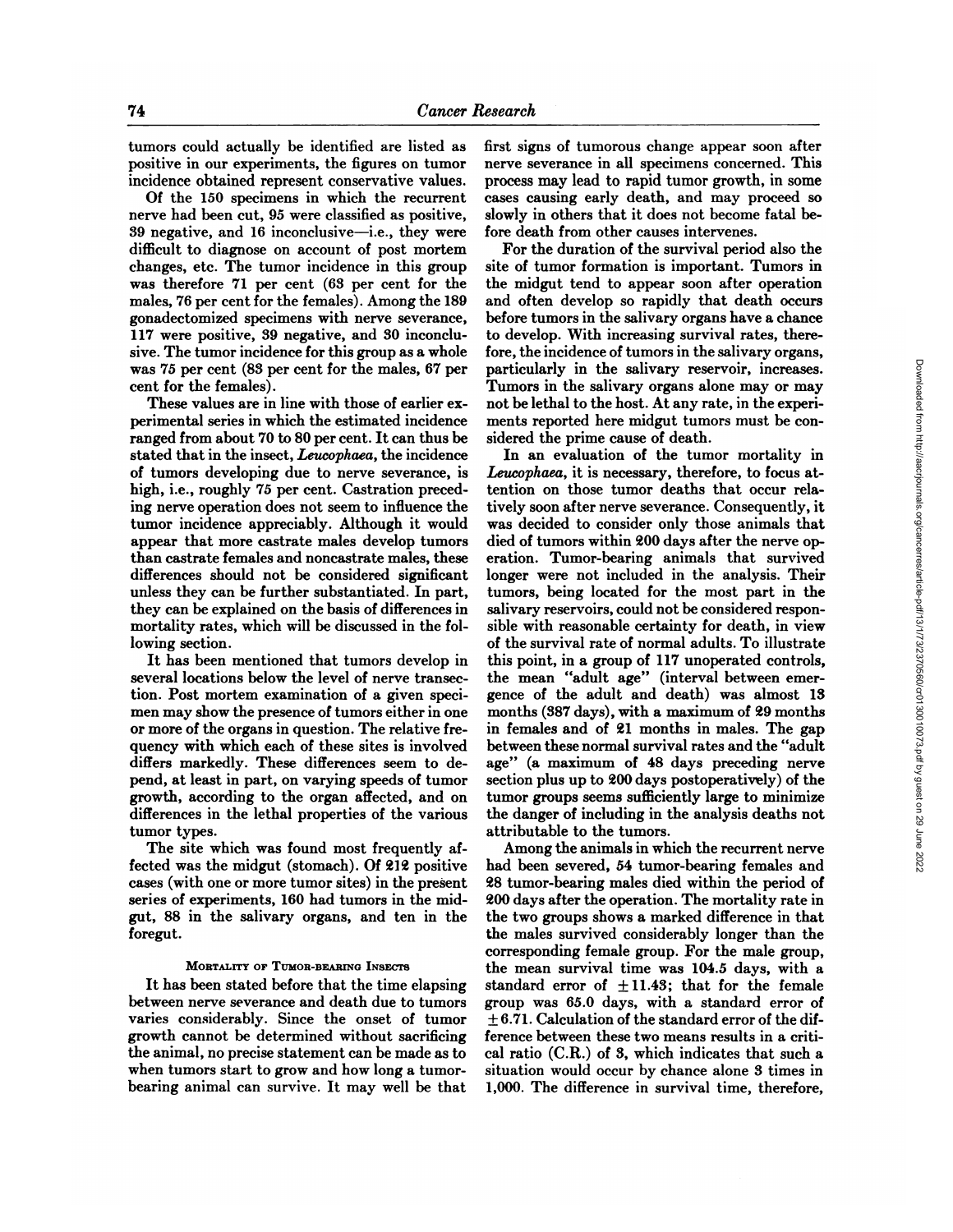appears to be statistically significant.3 The mor tality rates are expressed on a percentual basis in Chart 1. The curves were obtained by plotting the percentage of survivors in each group at 10-day intervals.

These curves, as well as the mean values, clearly indicate a sex difference in tumor mortality. Spe cial attention should be called to the first few weeks, which constitute the most significant pe riod. Here the difference between the sexes is rather striking. While the first male tumor death

influence of the male and female gonads on resist ance to tumors would in turn constitute additional indirect evidence for the existence of sex hormones in insects. Therefore, it seemed to be of interest to test the effect of castration on tumor mortality.

Gonadectomy was performed, in either newly emerged adults or old nymphs. In order to allow ample time for the effect of this operation to mani fest itself, subsequent nerve severance was not per formed until at least 3 weeks had passed after cas tration. As can be seen from Chart 1, the two



CHART 1.-Mortality rates of adult tumor-bearing Leucophaea males and females during a period of 200 days following nerve severance. The animals of the groups marked "REC." (54 females and <sup>28</sup> males) had the recurrent nerve cut on day 0. The animals of the groups marked "CAST. REC." (43 fe

males and 59 males) had been castrated several weeks prior to day 0, on which nerve severance was performed. The curves show the survival rates of the four groups of animals on a per cental basis. The means are indicated by small circles.

did not occur until the 23d day after operation, ten females died of tumors between 2 and 23 days. The 2-day interval is remarkable in that it represents the earliest tumor death ever recorded in our work. The possibility that this case might have been a spontaneous tumor is exceedingly remote. Among approximately 500 normal adult animals examined, only two had "spontaneous" tumors, none of which had reached the size of those obtained ex perimentally by nerve severance.

The question arose whether or not the observed sex difference in tumor mortality had anything to do with hormonal differences. There is still no definite proof for the presence of sex hormones in insects, although there are certain indirect indica tions for it (5). The demonstration of a possible

»I am grateful to Dr. Edith Boyd, Child Research Council, for her assistance in the statistical evaluation of these results.

curves representing the survival rates of tumorbearing castrates are very similar and constitute values intermediate between those of noncastrate tumor-bearing males and females. The mean value for the survival rate of the male castrate, group was 80.6 days ( $\pm$ 6.18), that for the female castrates, 86.0 days  $(\pm 7.40)$ . The two values do not differ significantly  $(C.R. = 0.56; P = 0.58)$ . For the difference between male castrate and male noncastrate tumor-bearing animals, the C.R. is 1.84  $(P = 0.06)$ , and for that between female castrate and female noncastrate tumor-bearing animals the C.R. is 2.10 ( $P = 0.04$ ).

The comparison of the four experimental groups of animals studied leads to the following conclu sion: Since tumor-bearing noncastrate males and females show a difference in survival rate which